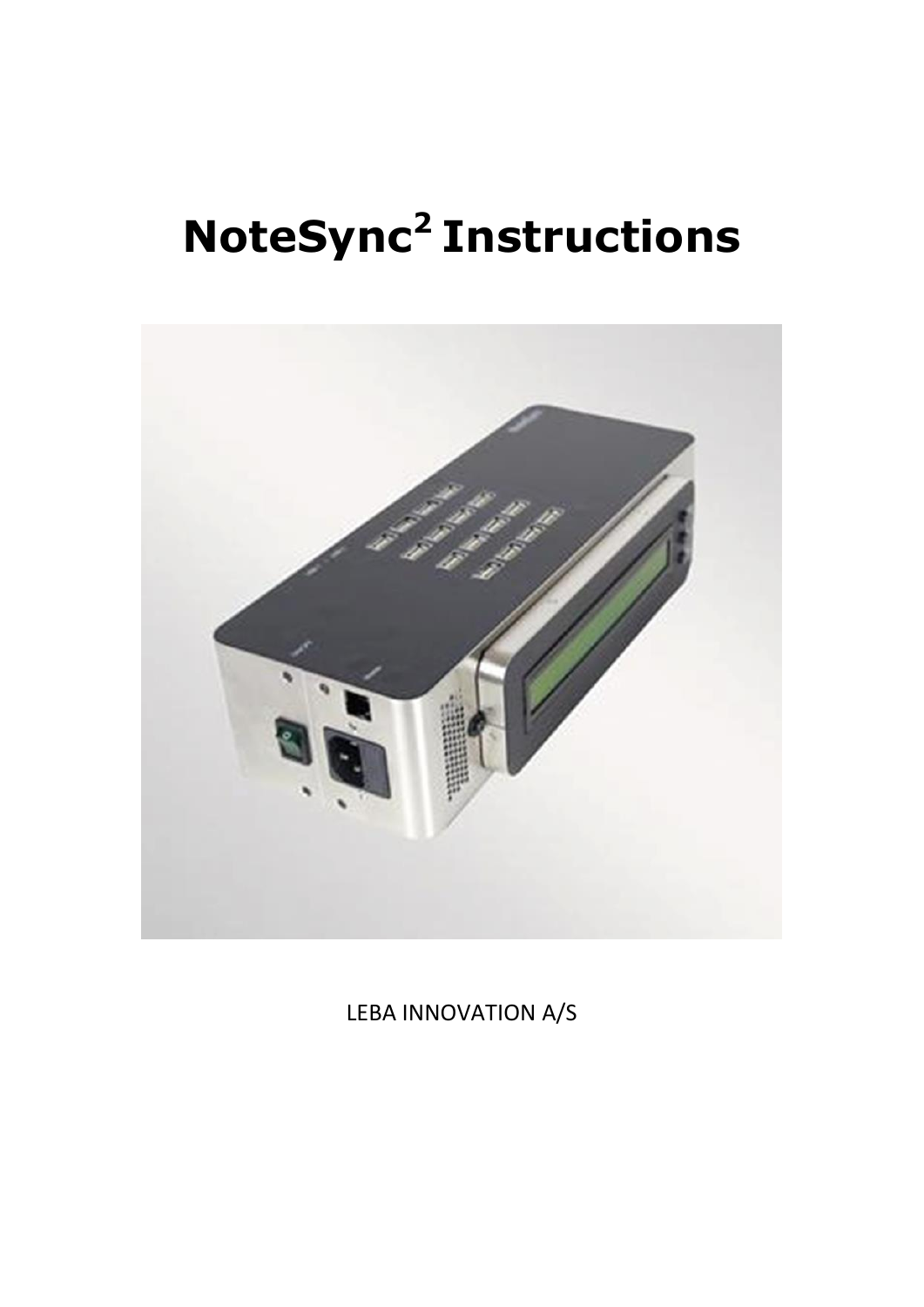### NoteSync

NoteSync 1 & 2 are designed for synchronizing and charging the iPad range, including iPhone or iPod´s and other compatible devices. They are able to synchronize and charge up to 16 units simultaneously and units can be a mix of supported devices of the same make.

The addition of the sync capability means that no longer do multiple users have to sync one device at a time. With its 16 ports, you can charge and sync up to 16 iPads simultaneously, without the need for multiple wall sockets, hubs or incurring cable issues.

Scheduling software options also mean that time consuming sync can be performed at a set time each day.

The amount of units that can be synchronized simultaneously depends on the master and the operating system. Some combinations of operation system and master may limit the number of units that can be synchronized in one go.

We recommend using a Mac or a MacBook with Mac OS as master. Then opening Apple Configurator where you will see the tablets that are connected.

NoteSync comes in versions that support most Tablets.

*(Contact LEBA Innovation for further information.)*

#### **USB interface**

NoteSync<sup>2</sup> is equipped with 16 USB 2,0 ports and supports charging with up to 2,5Amp per port. These are also numbered 1-16 to help identify which Tablet to which USB port, this also links up with the LCD display as an option product to be connected to the Notesync<sup>2</sup>.

|        | <b>USB 2</b><br><b>USB 1</b> | NoteSync |
|--------|------------------------------|----------|
|        | <b>ENERGED</b>               |          |
| ON/OFF | 高局局国                         |          |
|        | 國國國國                         |          |
| Master | eed                          |          |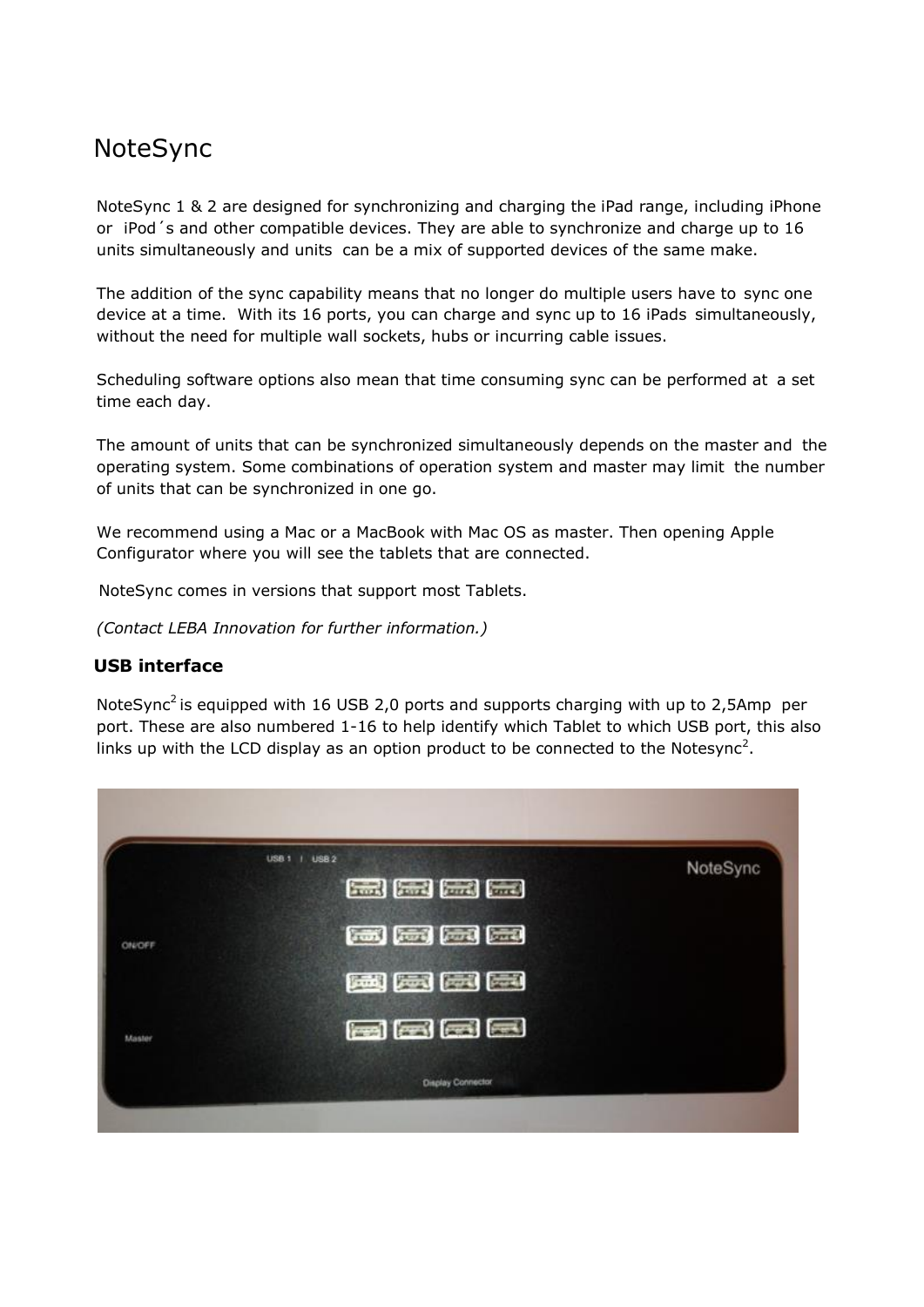#### NOTICE

Final Court **Emil [2003] [2003] Experts** (Figure ) **Excess (Second Company)** 

*Do not touch USB ports directly. This can course the unit to reset.*

#### **Charge and sync of more than 16 units**

Charge and sync of more than 16 units against one master is made possible by connecting more than one NoteSync<sup>2</sup>. This can be done by connecting two Notesync<sup>2</sup> together via a USB daisy-chain, you will then see all tablets through Apple configurator.

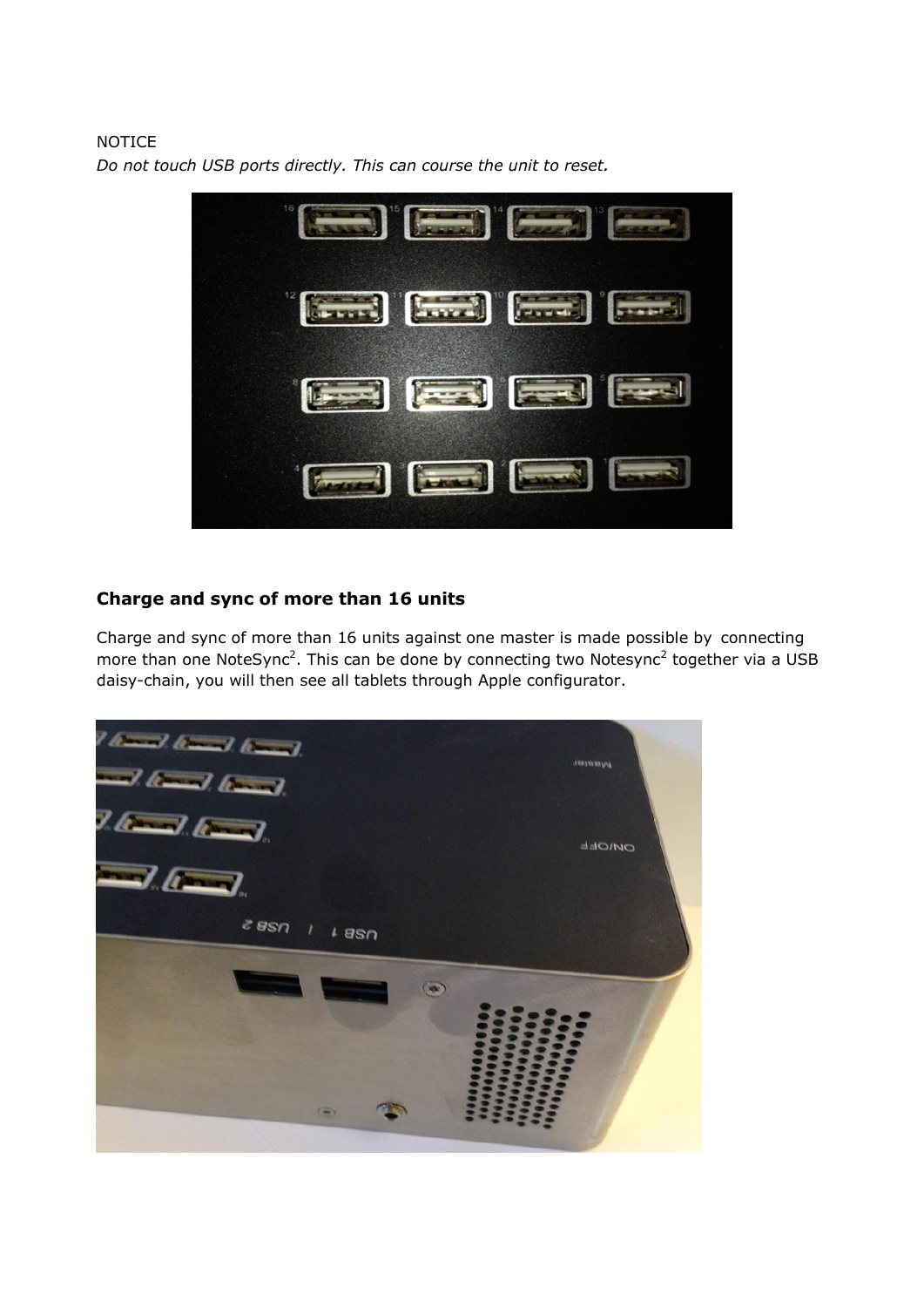#### **Ventilation**

Do not cover the ventilation holes on the unit. To allow airflow through the unit the ventilation holes must be kept free from obstruction these are all on four sides.



#### **Mains Connecting**

Connect the mains cable to the unit as shown on the pictures. The unit is autosensing and can be connected to 100-240V.



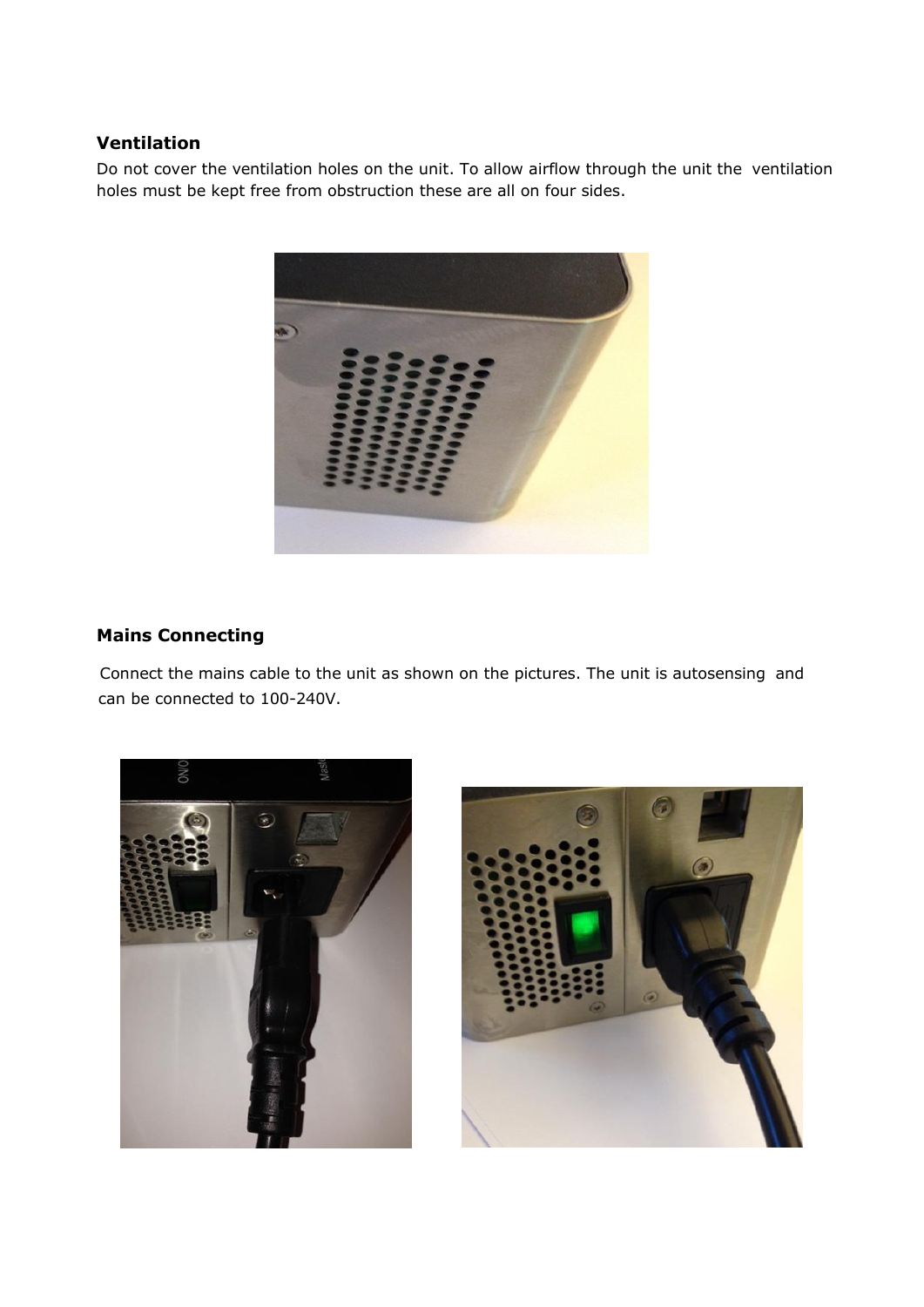#### **Changing the fuse**

The small compartment below the 230V connection houses the two fuses. Change the fuse as shown on the pictures. 20 mm fuse FF 4A 250V AC 300KA.

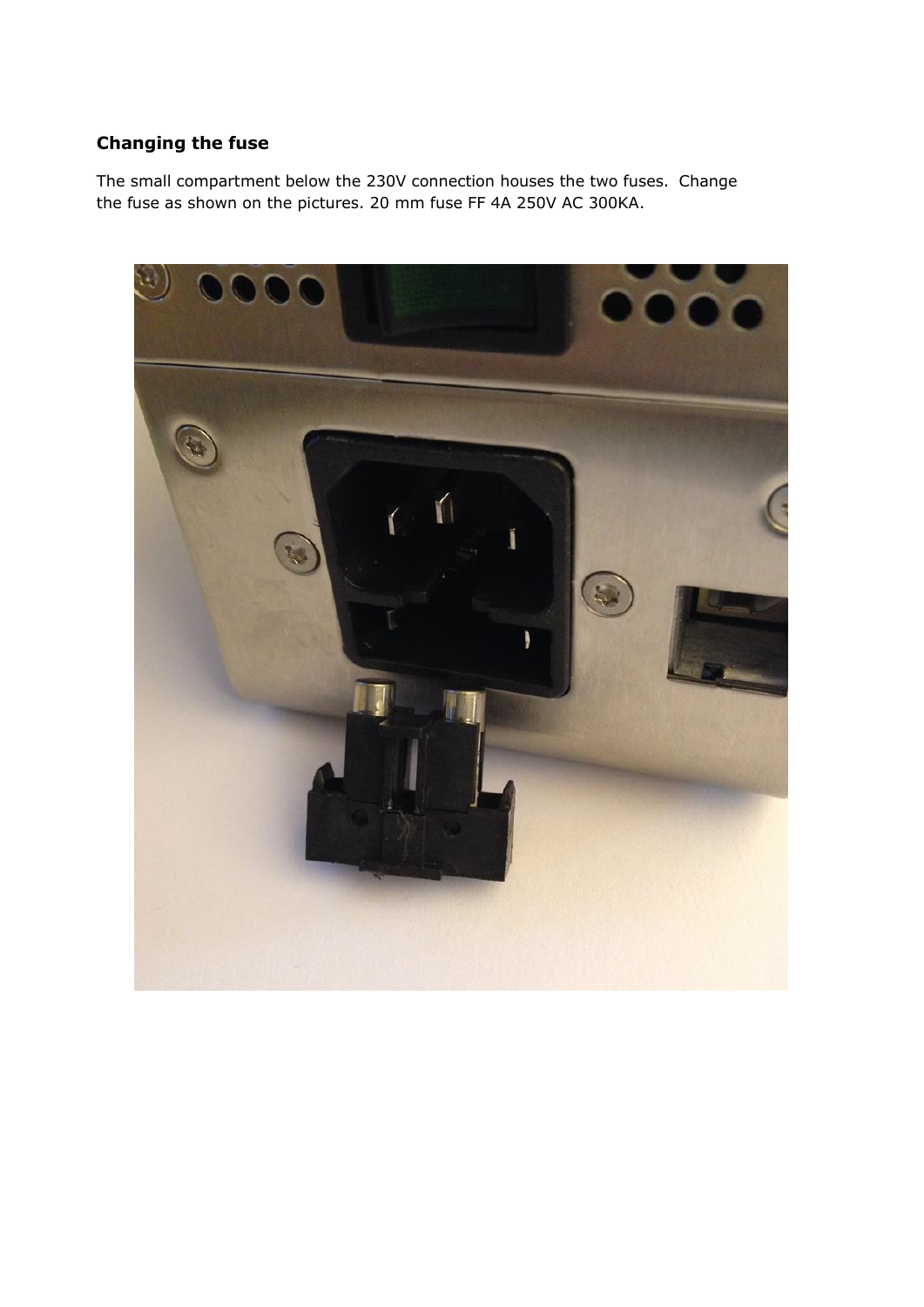



#### **Connecting the master**

Use a USB a->b cable to connect the master. Use the USB port on the NoteSync marked "Master".



#### **ON/OFF Button**

Pressing the on/off button will turn the unit on or off. This switch will light green when the unit is on.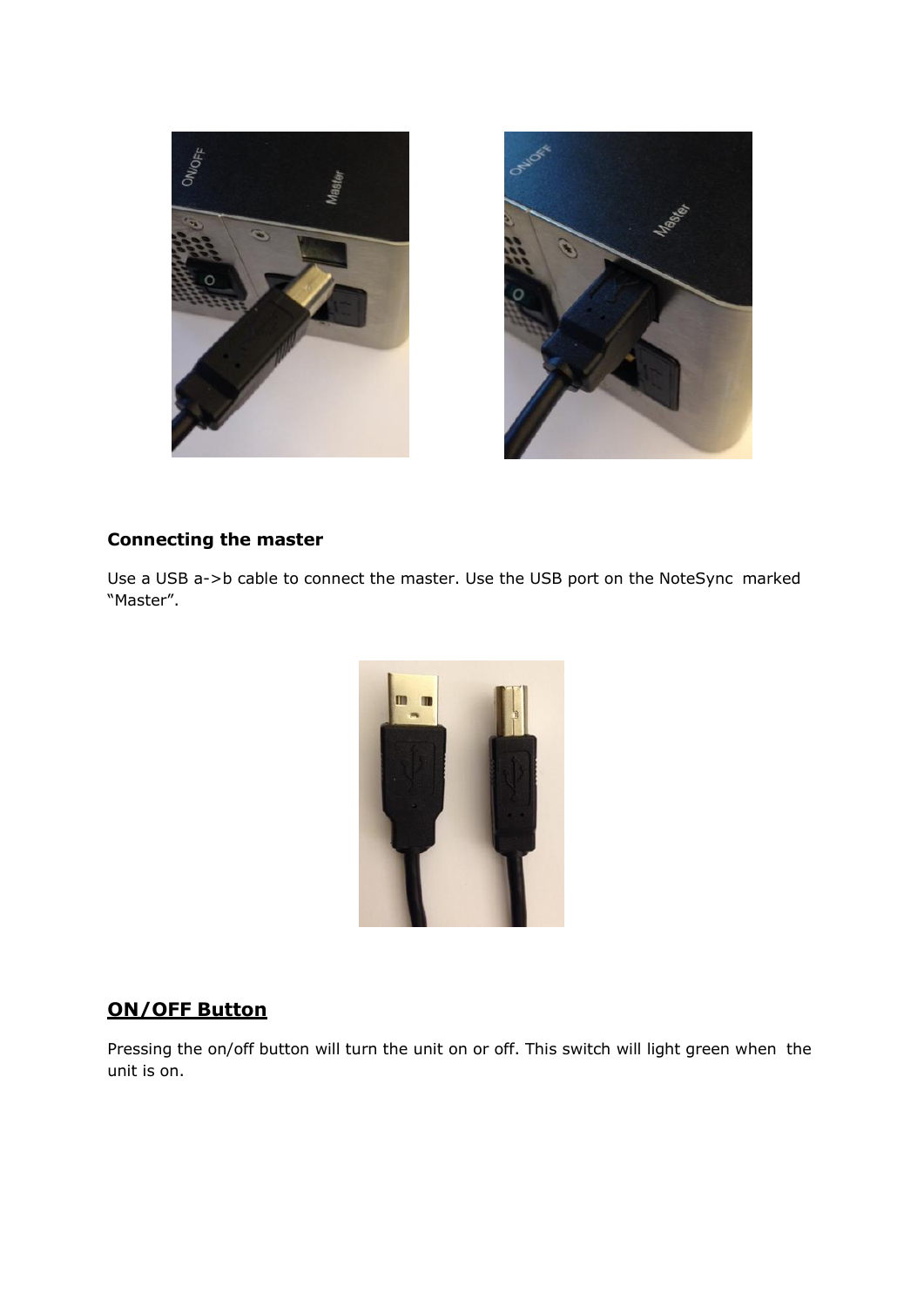#### **Function Settings**

#### **Sync and Charge Mode**

NoteSync<sup>2</sup> switches between two modes.

When the master cable is connected to both Notesync<sup>2</sup> and the Master Mac or PC it will go into sync mode status and ready automatically to start syncing. You will see the tablets through iTunes or Apple configurator for Apple products, other devices you will see through your own Sync platform for that device.

#### **Charge mode**

When Notesync<sup>2</sup> is turned on green light showing each connected to the Notesync via USB the tablet will charge at recommend full rate (2.1Amp per USB port for iPads).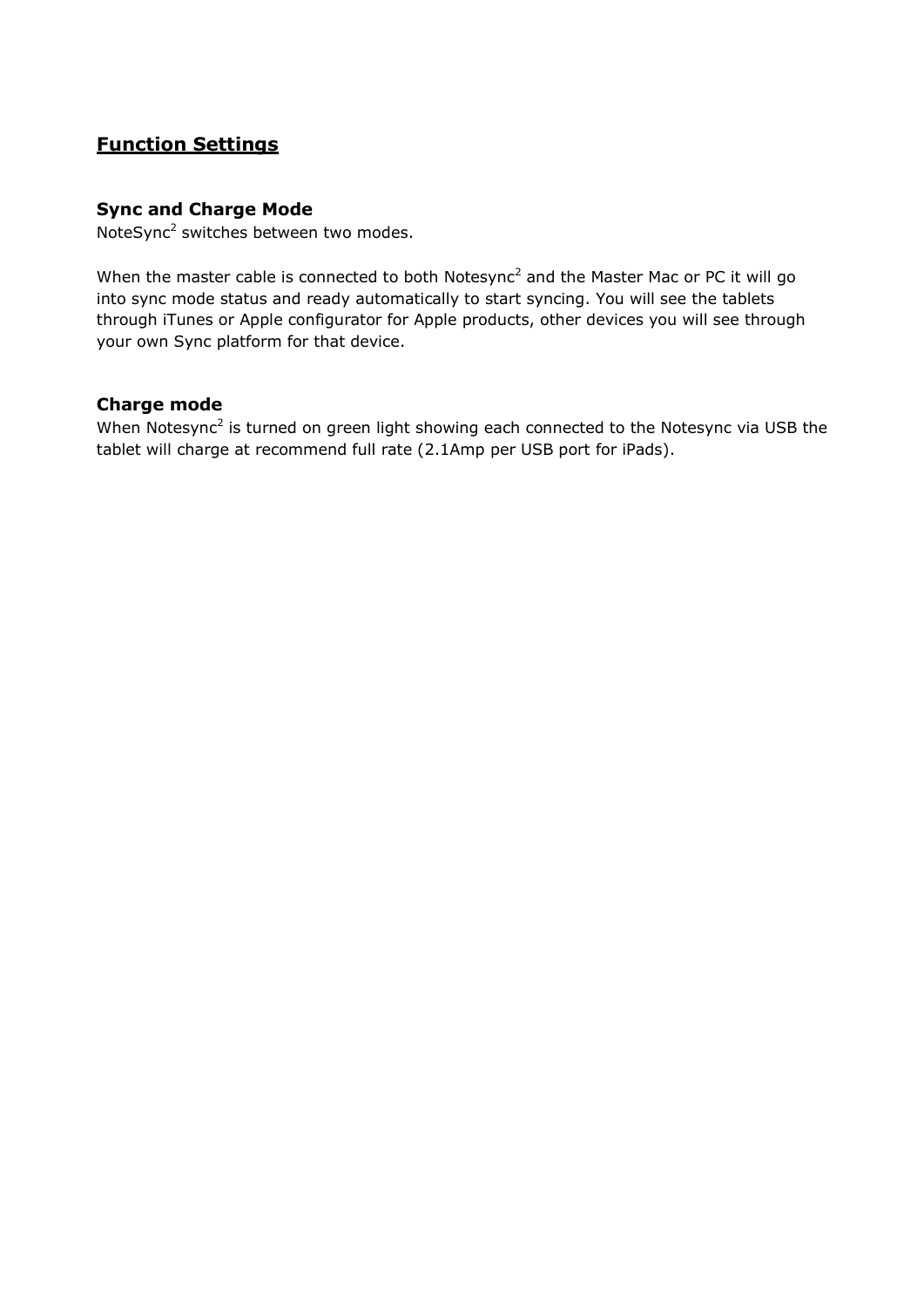#### **Technical specifikations and standard**

| Input: 100-240 VAC/ 3,5A/ 50-60Hz                     |
|-------------------------------------------------------|
| Out: 5VDC/ 40A @ 180-264VAC input                     |
| Out: 5VDC/ 32 A @ 85-180VAC input                     |
| Fuse: 250V 4A FAST HIGH BREAK                         |
| Tmax: $60^{\circ}$ C (derating above 50 $^{\circ}$ C) |
|                                                       |
| Secondary is SELV                                     |

The unit is tested by an independent test house and applies to

EN 60950-1:2006 including Amendment A11:2009 and Amendment A1:2010

EMC test is passed.

To require full test report please contact Leba Innovation.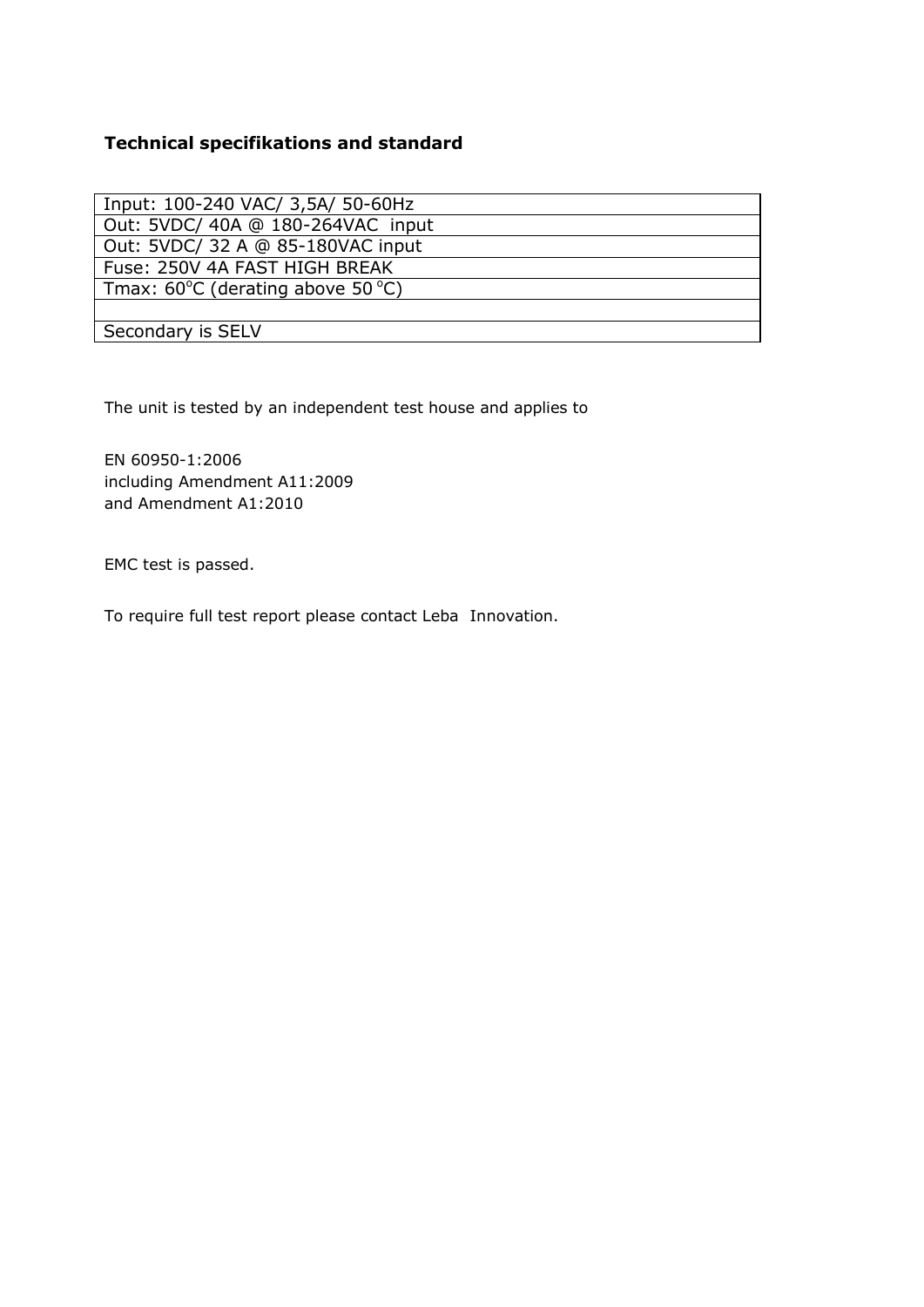

## **Test Report**

**Manufacturer:** 

**LEBA Innovation A/S** 

**Product:** 

NoteSync box

**Standard:** 

EN 60950-1:2006 including Amendment A11:2009 and Amendment A1:2010

**Report no:** 

B2011033

**Date and Signatur:** 

15.04.2011 Nies Hoyand

#### **Bolls Rådgivning**

Ved Gadekæret 11F<br>DK-3880 Stenløse<br>Denmark

Tif.: +46 48 18 36 66 Fax: +46 48 18 36 30 E-mail: Info@bolis.dk web: www.bollc.ck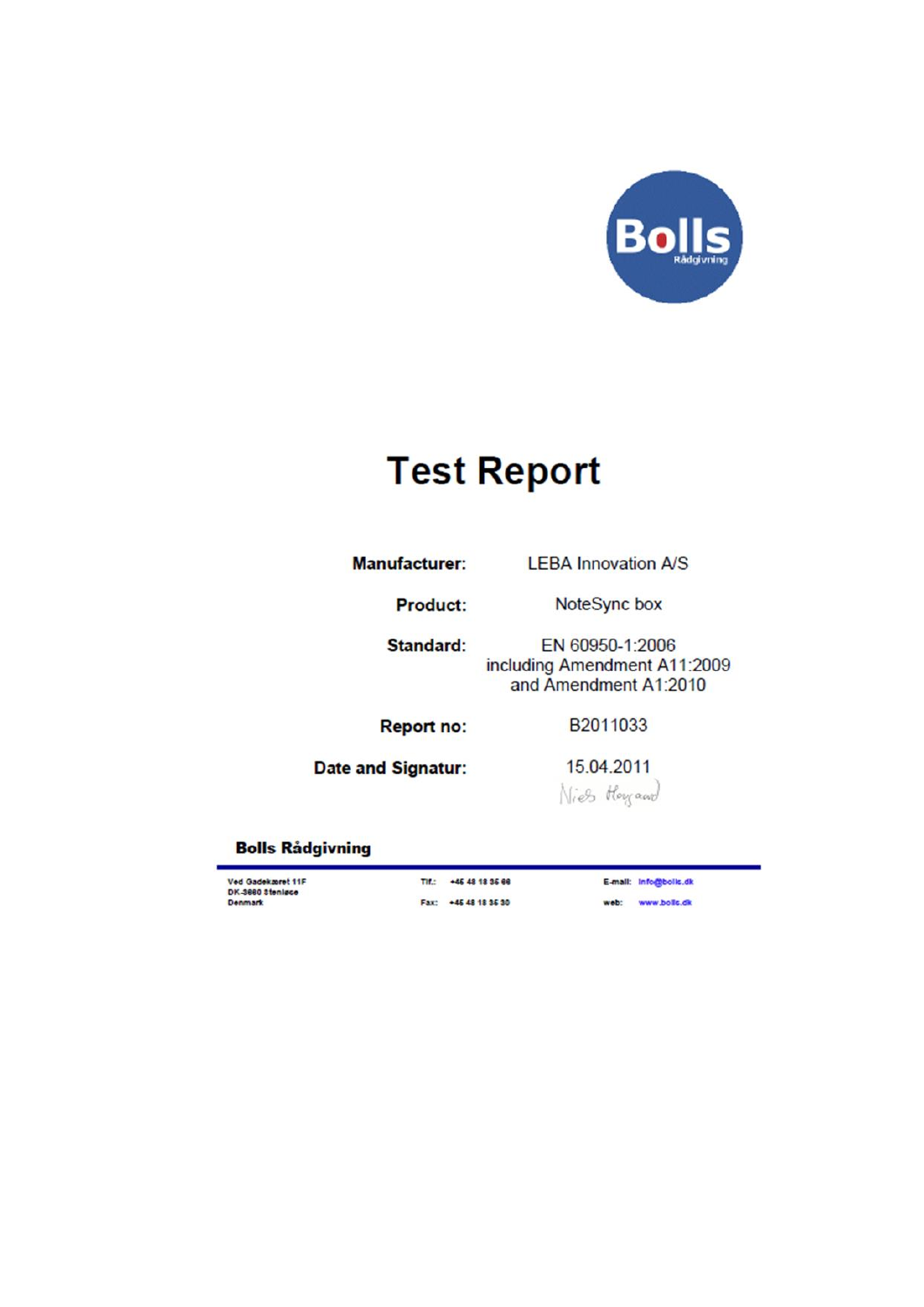#### **Warrenty**

NoteSync<sup>2</sup> is covered by 2 years warranty covering labor and parts. Product must be returned to Leba Innovation for repair.

#### NOTICE

Please be aware that warranty is void if seal is broken.